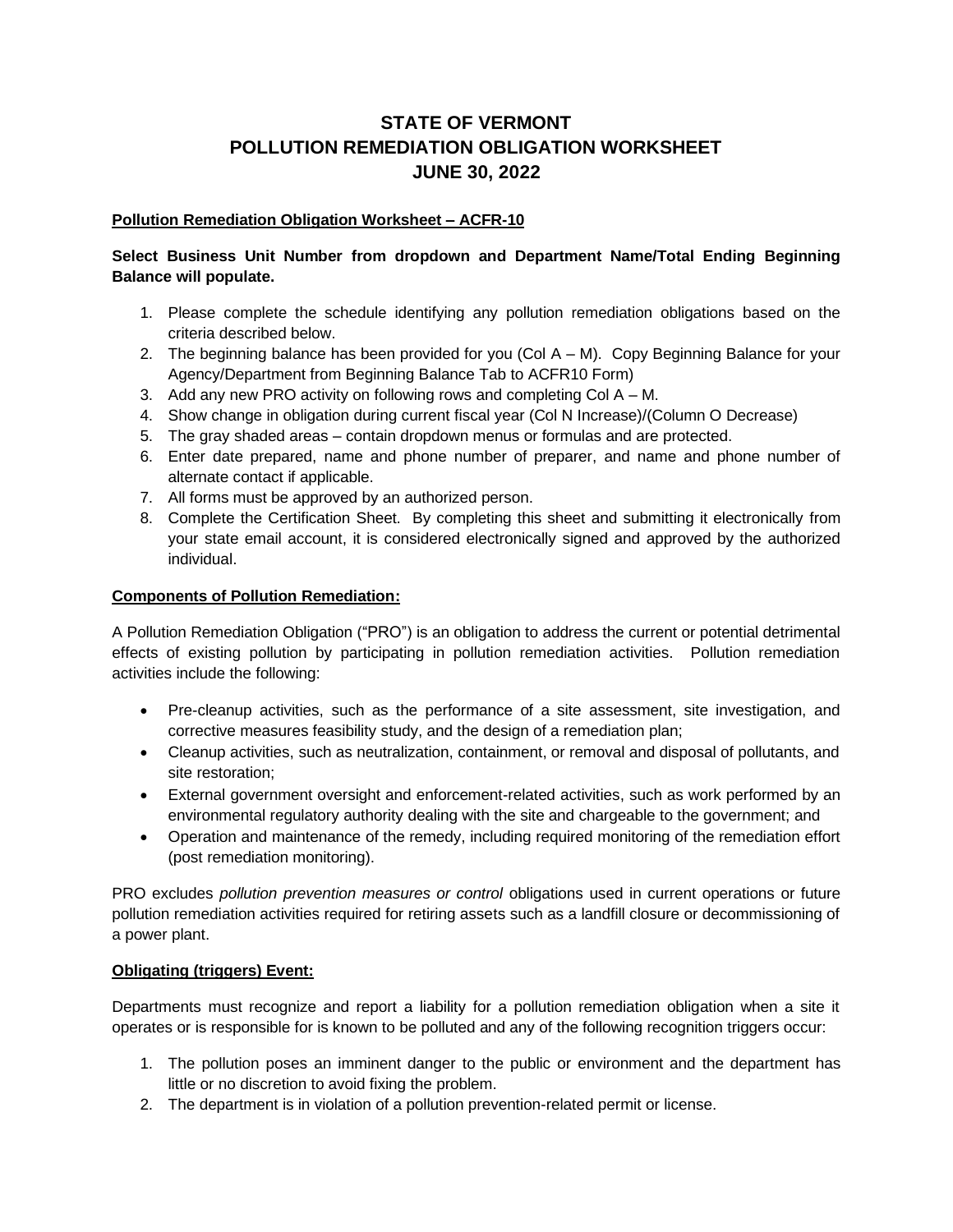- 3. A regulator as identified (or evidence indicates a regulator will identify) the department as responsible (or potentially responsible party/PRP) for cleaning up pollution, or for paying all or some of the cost of the cleanup.
- 4. The department is named in a lawsuit (or evidence indicates that it will be) to compel it to address the pollution.
- 5. The department begins or legally obligates itself to begin cleanup or post-cleanup activities.

The Department of Finance & Management has established a reporting threshold of \$100,000 in estimated costs over the life of the pollution remediation activities.

## **Liability Reported (Column P on form)**:

The measurement of the pollution remediation obligation amount (Column  $M - P$ ) should include remediation work that the State expects to perform/to perform for other parties. Any recoveries from other parties and/or insurance recoveries, if reasonably estimable, should be used to reduce the expenditures reported as the State's pollution remediation obligation.

Once an obligating event occurs (defined above), the pollution remediation activities listed above (Components of PRO) should be reported when the expenditures become reasonable known. The liability will need to be adjusted as the components of the liability change with the timing of cleanup activities (Columns N and O). Various stages, such as the cost of site investigation may be known prior to the impact of remedial alternatives for cleanup. The liability should be recorded at the current value of the costs the government expects to incur to perform the work. A brief description of the methods and assumption used to estimate the liability is required. For example, the amount may be estimated using the expected cash flow technique, which measures the liability as the sum of probability-weighted amounts in a range of possible estimated amounts—the estimated mean or average.

## **Recoveries (Column S on form)**:

Expected reimbursements from other responsible parties, and anticipated insurance payouts should be netted against the liability reported (Column P). If the expected recoveries are realized or realizable, they should be recognized separately from the PRO; for example as cash or receivable. An insurance recovery generally is "realizable" when the insurer admits or acknowledges coverage, often times before the cash is received.

## **Capital Outlays (Column U on form)**:

Most pollution remediation outlays do not qualify for capitalization, for example; a pump-and-treat system installed for pollution remediation purposes would be recorded as an expense at the time the liability is recognized.

Pollution remediation outlays may be capitalized if the outlays are incurred (1) to prepare property for sale in anticipation of a sale, (2) to prepare property for use when the property was acquired with known or suspected pollution that was expected to be remediated, (3) to perform pollution remediation that restores a pollution-caused decline in service utility that was recognized as an asset impairment, or (4) to acquire property, plant, and equipment that have a future alternative use other than remediation efforts.